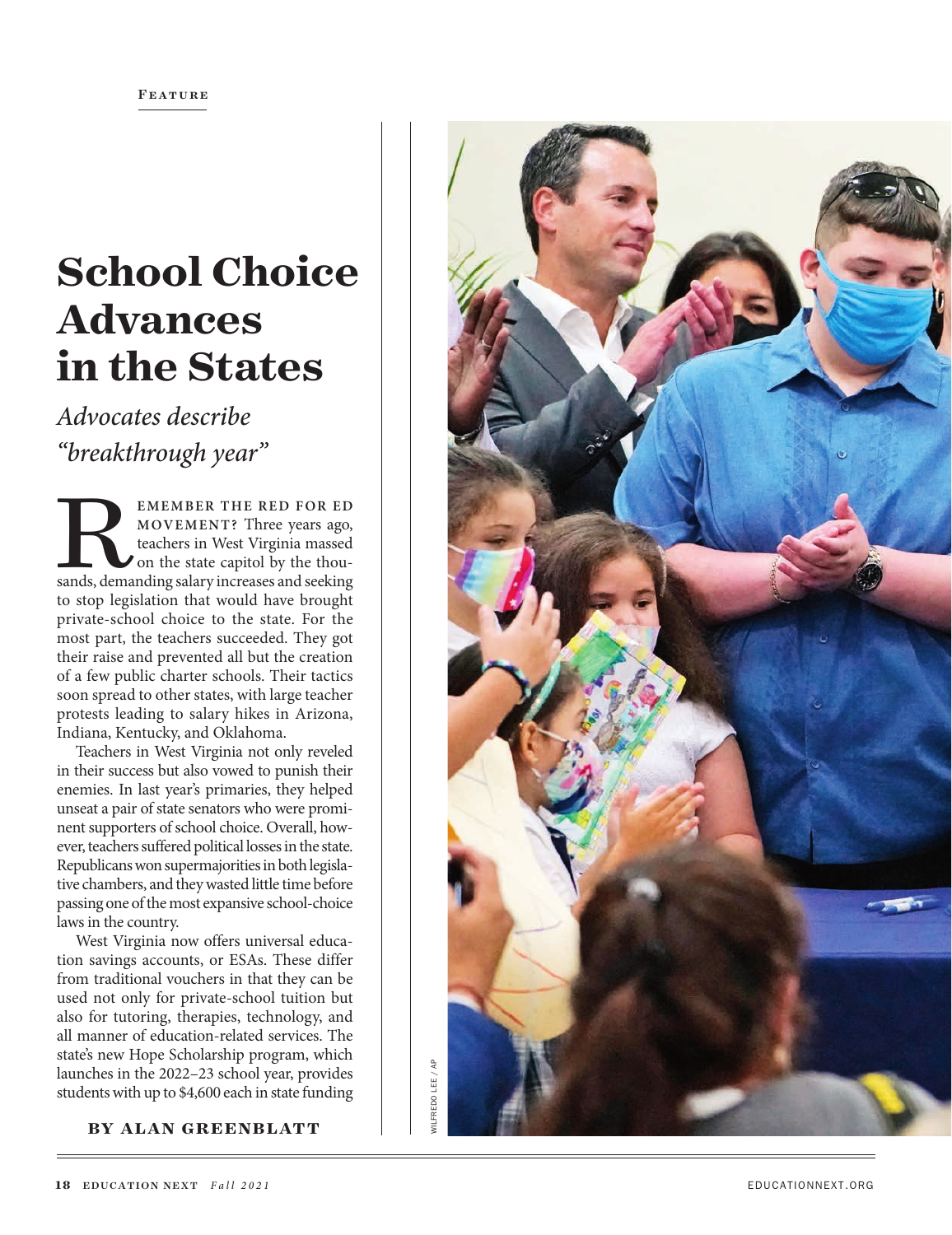*Florida Gov. Ron DeSantis, seated, celebrates after signing a bill that expands eligibility for state scholarships to fund private-school tuition.*

 $U$ 

noon

#### State of Florida **CS/HB 7015** mootichuus

St.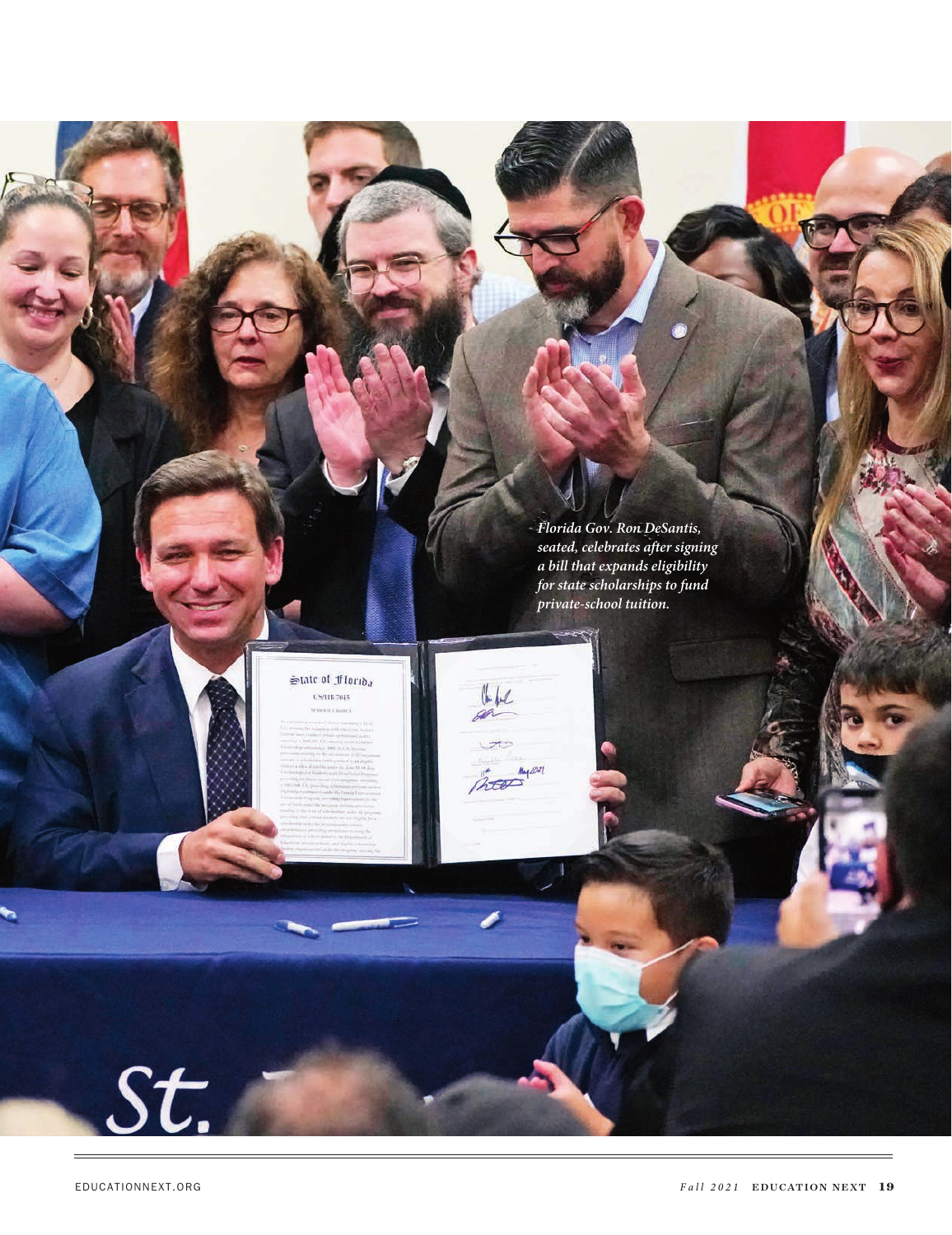## During the widespread school closures of the pandemic, parents found themselves scrambling for workable alternatives. They were open to nontraditional programs and methods, including private schools and learning pods.

for a wide range of approved services (including those from out-of-state providers). The program is open to all K–12 students, with funds available to families who withdraw students from public schools or who don't enroll new school-aged children there in the first place. What's more, there's a trigger provision that allows children who are already enrolled in private schools to receive vouchers, if participation in the ESA program does not exceed 5 percent of public-school enrollment within two years.

Other states have experimented with ESAs but, as with other choice initiatives, these scholarship programs have generally been limited by geographical area or to particular populations of students or families (such as children with disabilities or those from a military background). In West Virginia, ESAs are not capped and will be widely available. "They had no private-school choice a year ago, and now they have the most ambitious program in the country," says Patrick Wolf, an education-policy professor at the University of Arkansas. "They went from zero to 100 in one session."

#### **Victory Laps**

West Virginia stands out in its dramatic move toward school choice, but it was far from the only place where



*In 2018, West Virginia teachers protested as part of the "Red for Ed" movement. The state recently enacted education savings accounts.*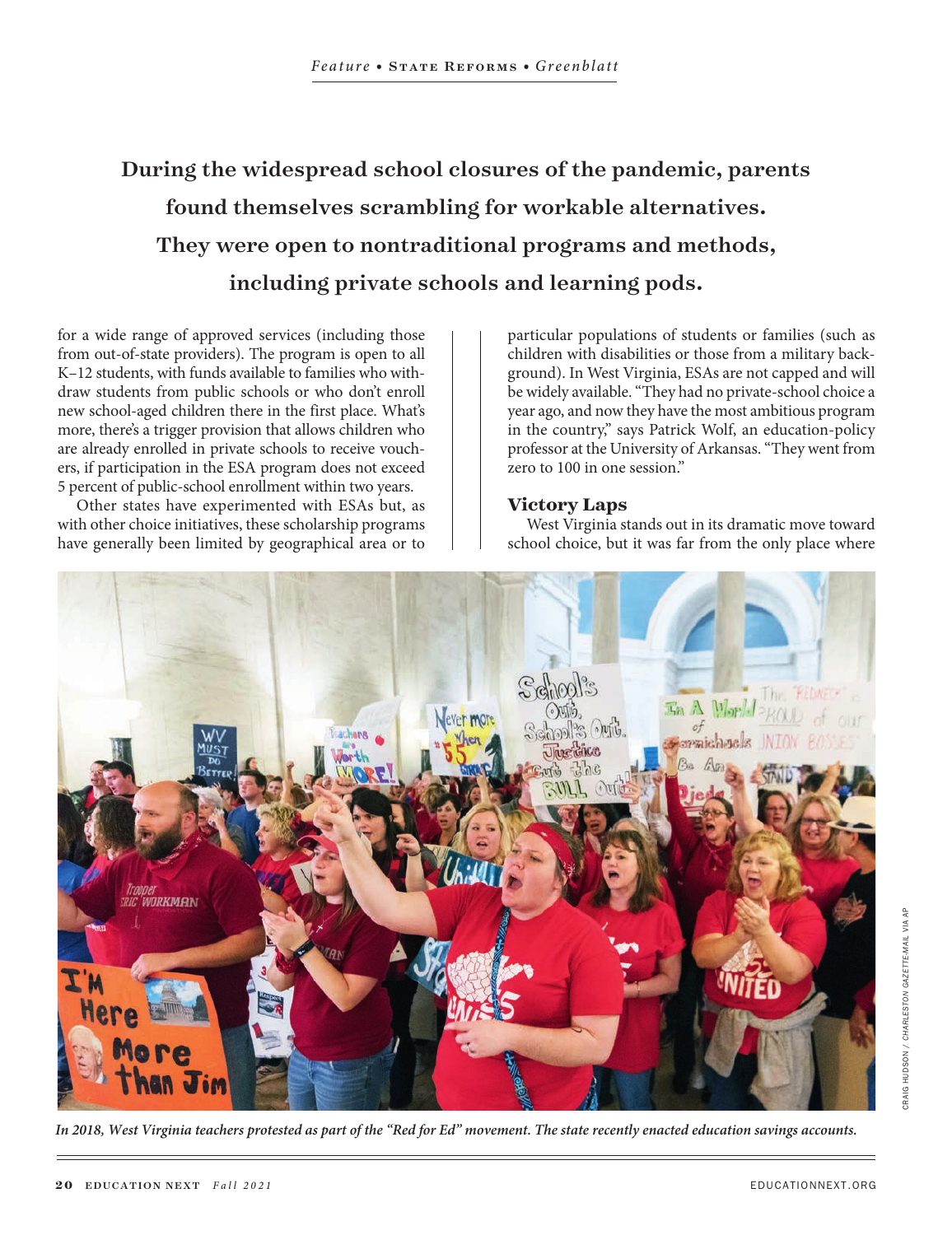### **New School-Choice Programs in the States**

The year 2021 saw the expansion or addition of choice initiatives in 18 states. The focus was mainly on tax-credit scholarships and on vouchers in the form of state-funded education savings accounts.

|   | <b>STATE</b>         | <b>PROGRAMS</b>                                                                                                                           |
|---|----------------------|-------------------------------------------------------------------------------------------------------------------------------------------|
|   | <b>Arizona</b>       | Available tax credits for scholarships for disabled and displaced students increased by \$1 million                                       |
|   | <b>Arkansas</b>      | New tax-credit scholarship program for low-income families; expanded scholarship program for<br>military families                         |
|   | <b>Florida</b>       | Expanded voucher, tax-credit scholarship, and education savings account programs by raising<br>income thresholds                          |
|   | Georgia              | Expanded eligibility and approved uses for special-needs scholarship program                                                              |
|   | <b>Indiana</b>       | New education savings account program for special-needs students; raised income cap for<br>vouchers and tax-credit scholarships           |
|   | lowa                 | Increased funding for and value of tax-credit scholarships                                                                                |
|   | <b>Kansas</b>        | Expanded eligibility for tax-credit scholarships                                                                                          |
|   | Kentucky             | New tax-credit-funded "education opportunity accounts" for low- and middle-income families                                                |
|   | <b>Maryland</b>      | Fully funded voucher program for first time                                                                                               |
|   | <b>Missouri</b>      | New tax-credit ESA for low- and middle-income families                                                                                    |
| G | <b>Montana</b>       | Raised per-donor tax credit cap for scholarship program from \$150 to \$200,000                                                           |
|   | <b>Nevada</b>        | Tax credits available for choice scholarship program increased by nearly \$5 billion                                                      |
|   | <b>New Hampshire</b> | New ESA program for families earning up to 300 percent of the federal poverty level                                                       |
|   | <b>Ohio</b>          | New tax-credit scholarship with universal eligibility (but priority given to low-income families);<br>expanded other scholarship programs |
|   | <b>Oklahoma</b>      | Expanded amount of tax credits available for scholarship by 715 percent                                                                   |
|   | Pennsylvania         | Expanded tax credits available to fund scholarships by \$40 million                                                                       |
|   | <b>South Dakota</b>  | Removed prior year public-attendance requirement for tax-credit scholarships                                                              |
|   | <b>West Virginia</b> | New education savings account program for all students                                                                                    |

States listed are selected examples, not a comprehensive list.

proponents were able to take a victory lap this year. Other states that had long resisted choice options suddenly changed their positions. In states that have consistently experimented with alternatives to traditional public schools, such as Arizona and Florida, the size and scope of their programs continued to grow. "It has been a breakthrough year," says Robert Enlow, president and CEO of the advocacy group EdChoice. "This is, without

a doubt—based on all our tracking over the years—the biggest year for educational school choice."

Florida remains a leader in providing options for families. About one in four U.S. children taking advantage of private-school-choice programs live in Florida. The state is continually expanding its offerings. A law enacted in May 2021 merged various programs while increasing private-school scholarships to 100 percent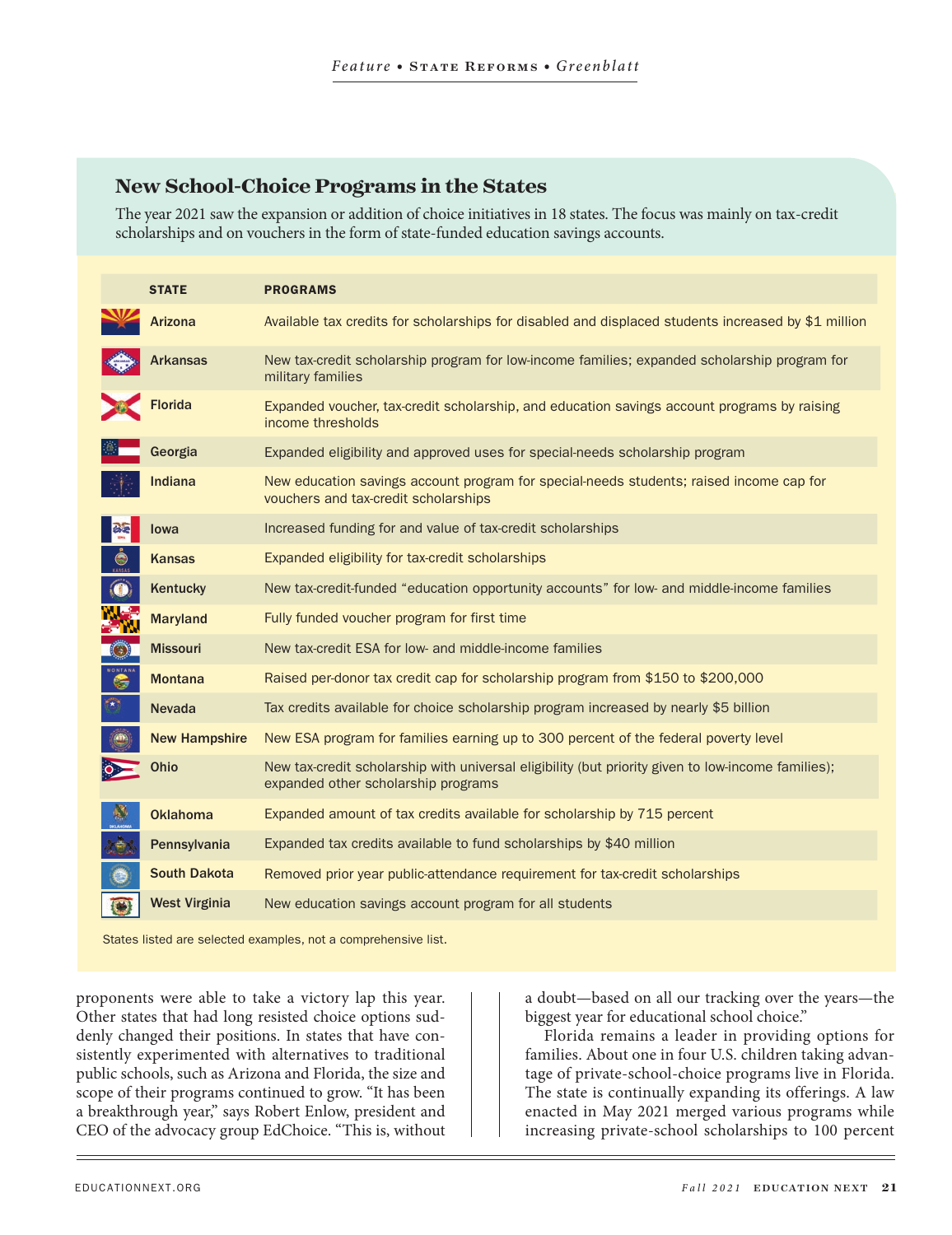## Partisan politics played a role this year. The choice proposals that met success were launched almost exclusively in Republican-controlled states in the South and elsewhere.

of per-pupil funding. The bill prioritizes low-income families making under 185 percent of the federal poverty level (\$49,000 for a family of four) but expands eligibility to encompass those making up to 375 percent of the federal poverty level, or just under \$100,000 for a family of four. The law also eliminates the old requirement that students enroll in public schools before applying for a scholarship, and it exempts military families from program limits and waiting lists.

In Florida, choice supporters are well organized, enjoying strong champions both in the legislature and in Governor Ron DeSantis, a Republican who has appointed choice-receptive justices to the state supreme court. Daniel Aqua, the executive director of Teach Florida, suggests that the state's population growth has also helped promote its school-choice experiment, with both private and public schools seeing increasing enrollment. "With tremendous population growth comes decreased competition for children," he says.

All told, seven states created new programs this year, while 11 more expanded existing options. The *Wall Street Journal* declared 2011 "the year of school choice." In 2021, advocates have enjoyed even greater success.

Several factors account for this achievement. The pandemic led to widespread school closures, which in turn caused real headaches for parents. It would be too much to say that all parents became choice parents, but clearly more of them—including affluent suburban parents who had generally taken pride in their local schools—suddenly found themselves scrambling for workable alternatives. By definition, this meant they were open to nontraditional instruction programs and methods, including private schools and learning pods. This dynamic helped expand the choice coalition beyond its core supporters among conservatives and libertarians paired, sometimes uneasily, with low-income minority parents from urban cores. Those groups, in turn, set aside their differences to work together in 2021. "Just as the country was splitting and becoming polarized, the school-choice movement was too," Wolf says. "There didn't seem to be as much cooperation between those two groups. But Covid changed that. There's nothing like a crisis to bring people together and get them to focus on what unifies them."

The pandemic not only shut classrooms but state capitols as well. With Covid-19 closing statehouses to the public for long stretches, teachers and parents opposed to choice programs were unable to gain easy access to legislators, let alone stage large demonstrations of the Red for Ed variety. This lack of access was a problem for advocates working in many policy areas, but it posed particular challenges for teachers and parents, who were already stretched thin owing to childcare difficulties and the demands of remote or hybrid instruction. There was less advocacy and legislative activity related to charter schools in 2021 simply because, as parents searched for options, they could already choose a charter school at no cost to themselves (in states that allow charters), while private-school tuition can be prohibitive for many families.

Finally, partisan politics played a role as well this year. The choice proposals that met success were launched almost exclusively in Republican-controlled states in the South and elsewhere. Not much happened in the Democratic blue states where schools were closed the longest. Although President Trump lost his reelection bid last year, he campaigned on choice and during his last month in office signed an executive order allowing states to use federal funds for vouchers for disadvantaged children. His education secretary, Betsy DeVos, was not able to move the needle much while in office, but she remains a formidable defender of choice. She and her family have helped to fund legislative candidates all over the country. In 2020, they devoted more than \$10 million to political contributions in their home state of Michigan alone. Enlow, of EdChoice, says that the focus that DeVos and the Trump administration devoted to choice issues in the District of Columbia and nationally had a "unique, positive effect" on state action. Becky Pringle, president of the National Education Association, casts the former education secretary's influence in a different light: "Now, after her voucher plans were rejected by Democrats and Republicans in Congress over the last four years, Betsy DeVos is funding efforts to push states with Republicancontrolled legislatures to take scarce funding away from public schools and give it to private schools."

Republicans gained or expanded their power at the state level last year, with Democrats failing to take control of a single legislative chamber. There have always been Republicans who oppose at least some kinds of school choice—Roger Hanshaw, the house speaker in West Virginia, voted against the ESA bill—but it became a lot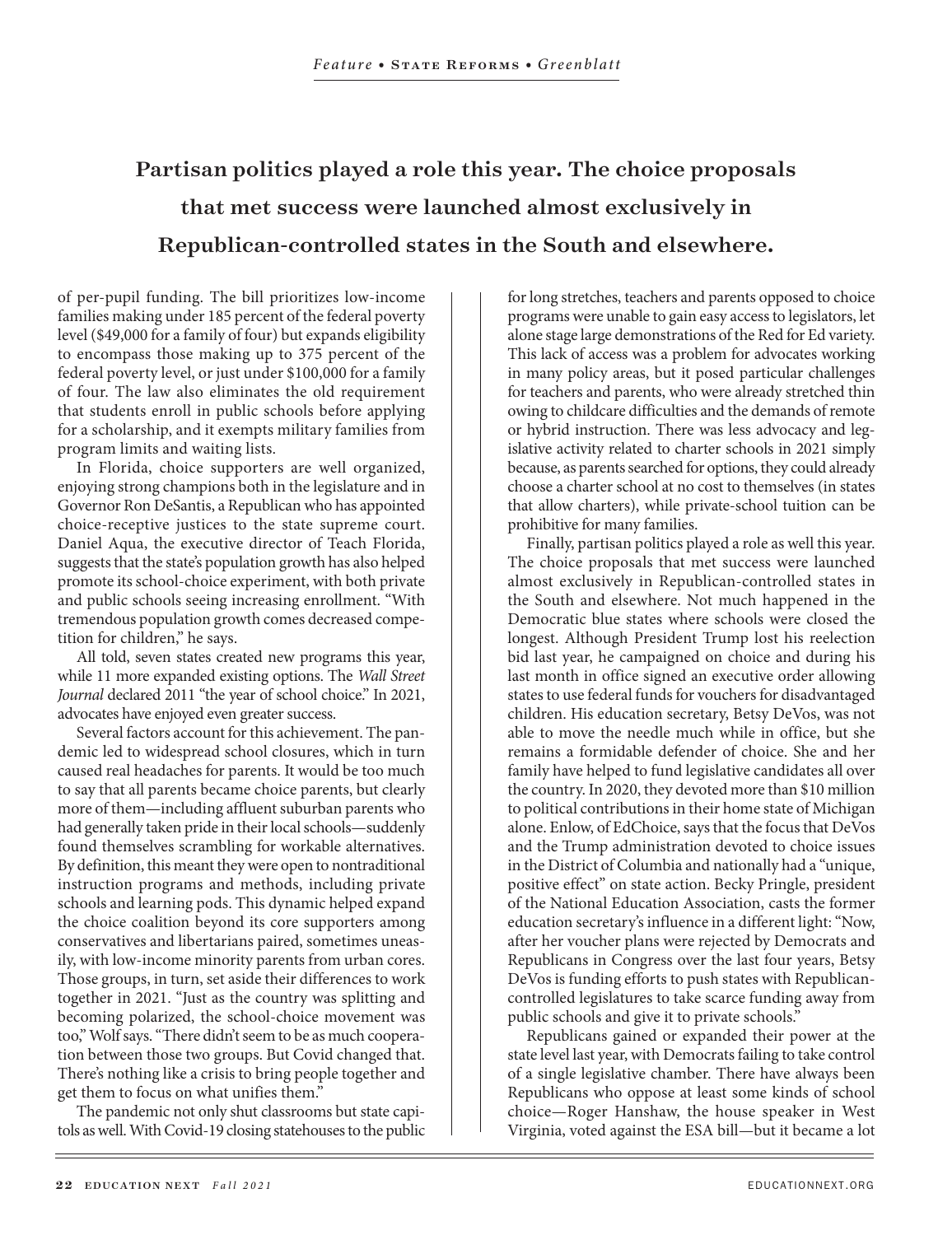harder for teachers unions and other choice opponents to kill a bill if they had to pick off 20 Republican votes rather than a handful. "This is a bipartisan issue, and it should be," Enlow says, "but in places like West Virginia, the outcome of the election emboldened legislators."

#### **Building on Success**

School-choice advocates held a much stronger hand this year than they've enjoyed in the recent past. The question now is whether they'll be able to build on their success, or whether the pandemic created a singular set of political circumstances. History suggests that the momentum will continue. In many cases, only modest programs could

muster enough support for initial passage, and that was so in some states last year. Once in place, however, programs have typically received additional funding, with eligibility requirements expanding over time. That's been true in Florida, where bills to create or expand programs are passed nearly every year and where about 200,000 children are now enrolled in some sort of choice program.

Opponents of choice are worried about their recent losing streak continuing. Jack Schneider, an education historian at the University of Massachusetts Lowell, says that schools could reach an inflection point where such a significant number of tax dollars are diverted to homeschooling and private schools as to have a measurably damaging effect on traditional district schools, though it hasn't yet happened in any state. "There's a real danger of a negative feedback loop here," he says. "You defund schools, the quality declines, and you're able to make further arguments for, quote, choices for people, which further undermines the quality of schools."

It's been a full decade since Arizona launched its education savings account program. At the time, it looked like the hot new idea destined to spread rapidly to other states. That didn't happen. In 2015, Nevada passed a law that promised nearly universal ESAs (96 percent of schoolaged children in the state were eligible), but the program's funding formula was blocked by the state supreme court, and the initiative was eventually killed when Democrats took control of the legislature.

This year, Indiana, Kentucky, Missouri, and New Hampshire all created ESA programs. Georgia expanded its special-needs scholarship program to make it act as a de facto ESA, allowing expenditures beyond tuition

including tutoring, meals, transportation, speech and occupational therapy, and even uniforms. In 2020, North Carolina expanded its Opportunity Scholarship voucher program by boosting the family-income limit for eligibility and through other provisions.

"ESAs are sort of the sexy new model for private-school choice," Wolf says.

By not limiting eligibility in any way, the West Virginia law lends credence to the time-honored complaint that such programs hand money to parents who aren't sending their kids to public schools anyway. According to initial state estimates, the program will cost roughly \$24 million to support students who leave public schools, but more



*Roger Hanshaw, the speaker of the West Virginia house and a Republican who opposes education savings accounts, voted against the state bill that established universal ESAs.* 

than \$100 million to subsidize those who have not been attending public schools.

Patricia Rucker, who chairs the West Virginia Senate's education committee, says she "never understood why states would limit ESAs for certain types of kids and issues and geographical areas." She says the public schools work well for most children—perhaps 95 percent of them—but there will always be students who are not well served by traditional schooling. As a parent of special-needs children herself, she has encountered moments when district schools weren't able to be flexible enough to accommodate them properly. She often hears similar stories from other parents. "How can you ask a teacher with 30 kids to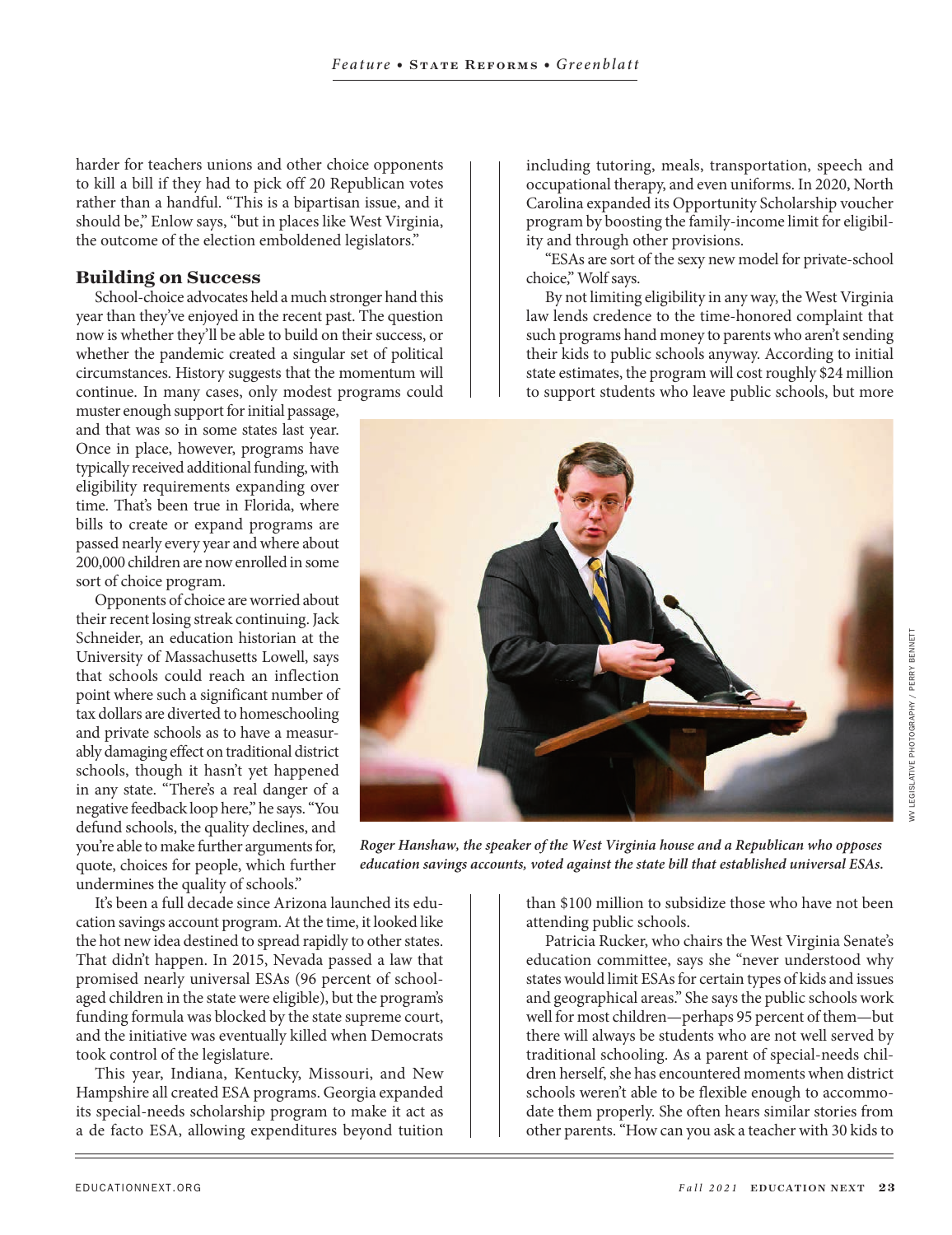stop everything when one child is crying?" Rucker asks. "It's really not fair to expect that."

Whatever their benefits in terms of helping kids, ESAs turned out to have a secret ingredient that helped win political support for choice in some red states this year. Republicans dominate rural America politically, but winning rural voters over to the school-choice cause has been a struggle. Underpopulated areas typically offer families few options in terms of private schools, so there's not exactly a groundswell of support for private-school choice among rural residents. Traditional public schools may be the only game in town. "In some of these small towns, not only is the school the major employer, but it's the center of the community," says Tim Benson, a policy analyst

### **Tough Fight in Arkansas**

Ken Bragg has been trying to initiate school choice in Arkansas throughout his three terms as a state legislator, taking up a baton that other lawmakers had carried for years prior to his arrival. In 2020, he couldn't move a bill to create a tax-credit scholarship program (in which the state essentially underwrites scholarships by giving a tax break to donors) out of committee. He was more optimistic this year.

Bragg combined \$4 million for the scholarship program with \$6 million in grant money that public schools could apply for. He had hoped that the 60–40 split in favor of public schools would win over skeptics, but public-school administrators still worried about the per-pupil state funding

they would lose with every child who accepted a scholarship to attend private school. Support in the house looked favorable, but enough legislators were "intimidated," Bragg says, by telephone calls from school superintendents the night before the vote that they balked, and the bill failed—by eight votes.

"They all tend to stick together," Bragg says, "even the rural schools that wouldn't be affected by it."

Bragg and his colleagues persisted, coming up with a much more modest proposal that offered \$2 million for tax-credit scholarships. His initial bill included an escalation clause to increase funding by 25 percent once the \$4 million or \$6 million limits were reached. That provision was eliminated, as were a number of accountability measures and audit requirements.

Lack of accountability is one reason choice opponents say these programs are misguided. Any time there's a lot of public money flowing out in multiple directions, they say, there's potential for fraud. The West

Virginia ESA program, for example, allows anyone who is not a family member to receive funds for tutoring. "The way you continue to get money is using the money," says Carol Burris, executive director of the Network for Public Education, an advocacy group that supports public schools. "It really opens the door for misuse of funds and lack of education for children."

The stripped-down bill in Arkansas provides enough funding for scholarships covering 250 children out of a statewide student population of 480,000. Over the past couple of decades, legislators in many states have adopted this kind of incremental approach. Unable to win support for more ambitious ideas, they take baby steps, launching initiatives that amount to pilot programs. Once programs

*Patricia Rucker, chair of the West Virginia Senate's education committee, says education savings accounts could bring the concept of school choice to rural areas.*

with the Heartland Institute, a conservative think tank in Illinois. "All the kids go there. Three or four generations have gone to that school. They don't want anything to disturb it in any way."

ESAs can introduce choice to rural areas, Rucker says, not only because parents can use the money to pay for tutoring and the like, but also because the funding that ESAs provide can potentially help build up the market for such services—a market that could include the public schools themselves acting as providers of discrete services. "There were legislators who had not supported choice in the past whose fears were greatly helped by pointing this out," she says, "that you could use the money to pay for public-school services."